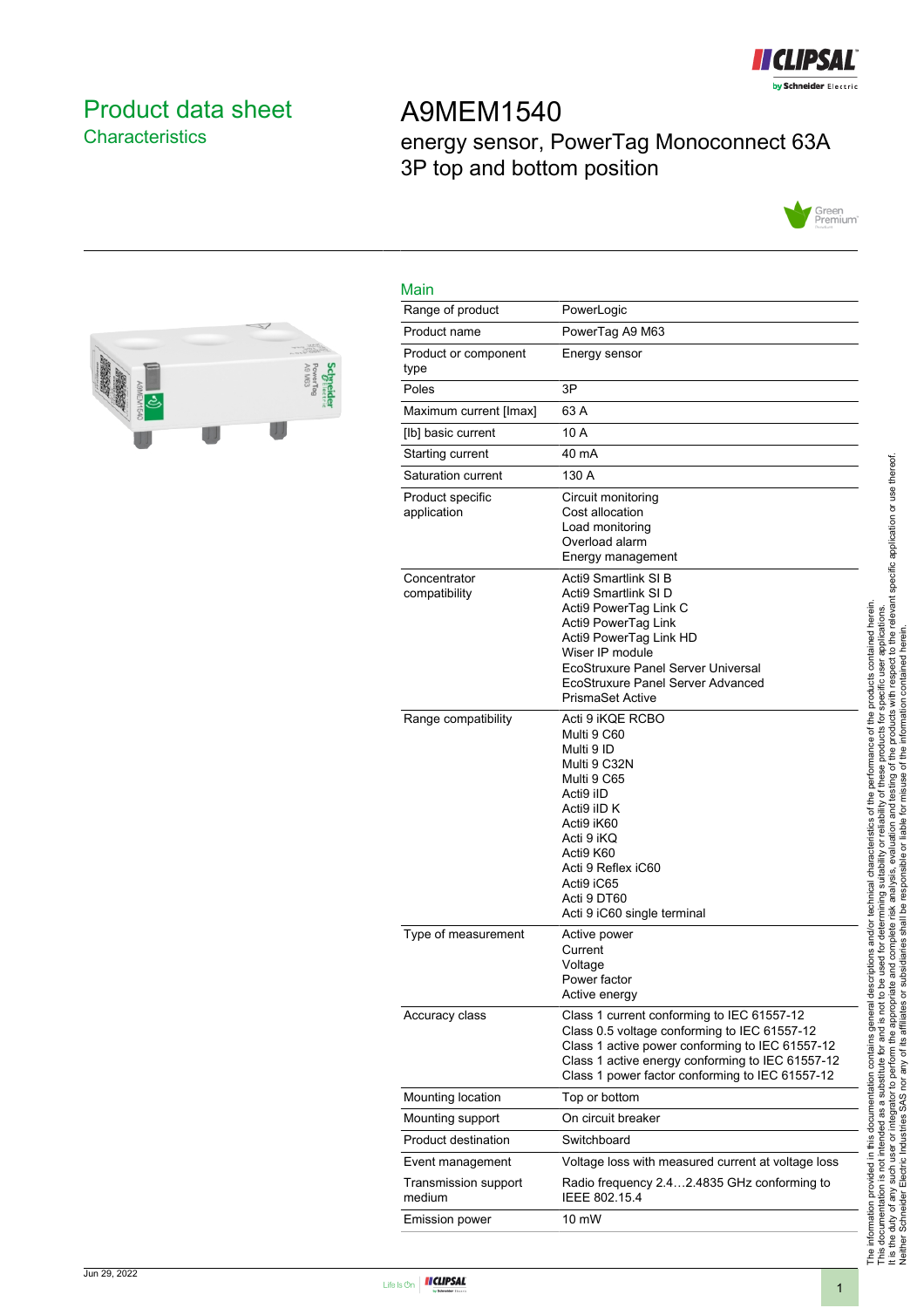#### **Complementary**

| Mounting mode                                             | By screws (terminals)                                                                                                                                              |
|-----------------------------------------------------------|--------------------------------------------------------------------------------------------------------------------------------------------------------------------|
| Electrical connection (voltage sensing & power<br>supply) | Connector tooth                                                                                                                                                    |
| Cable cross section                                       | 1 rigid cable $1.516$ mm <sup>2</sup><br>2 stranded cable 1.52.5 mm <sup>2</sup><br>2 rigid cable 1.52.5 mm <sup>2</sup><br>1 stranded cable 1.516 mm <sup>2</sup> |
| Supply voltage                                            | 380415 V AC, +/- 20 %, between phases                                                                                                                              |
| Network frequency                                         | 50 Hz<br>60 Hz                                                                                                                                                     |
| Maximum power consumption                                 | 2 VA                                                                                                                                                               |
| <b>Standards</b>                                          | IEC 61557-12<br>IEC 61010-1<br>IEC 61010-2-030<br>IEC 61326-1<br><b>ETSI EN 300 328</b><br>ETSI EN 301 487-1                                                       |
| Height                                                    | 16.5 mm                                                                                                                                                            |
| Width                                                     | 54 mm                                                                                                                                                              |
| Depth                                                     | 43 mm                                                                                                                                                              |
| Net weight                                                | 28 g                                                                                                                                                               |
| Colour                                                    | <b>White (RAL 9003)</b>                                                                                                                                            |

#### Environment

| <b>Quality labels</b>                 | <b>CE</b>                                                                                                                                                             |
|---------------------------------------|-----------------------------------------------------------------------------------------------------------------------------------------------------------------------|
| <b>Directives</b>                     | 2014/53/EU - radio equipment directive                                                                                                                                |
| Operating altitude                    | $02000$ m                                                                                                                                                             |
| Ambient air temperature for operation | $-2560 °C$                                                                                                                                                            |
| Ambient air temperature for storage   | $-4085 °C$                                                                                                                                                            |
| Overvoltage category                  | III conforming to IEC 61010-1                                                                                                                                         |
| Measurement category                  | Category III conforming to IEC 61010-2-030                                                                                                                            |
| IP degree of protection               | IP20 conforming to IEC 60529                                                                                                                                          |
| IK degree of protection               | IK <sub>05</sub>                                                                                                                                                      |
| Pollution degree                      | 3                                                                                                                                                                     |
| Relative humidity                     | 095 % at 45 °C conforming to IEC 60721-3-3                                                                                                                            |
| Vibration resistance                  | 3M4 conforming to IEC 60721-3-3                                                                                                                                       |
| Electromagnetic compatibility         | Industrial electromagnetic environment conforming to IEC 61326-1<br>Radiated EMC conforming to ETSI EN 301 489-17<br>Electromagnetic emission conforming to IEC 62311 |
| Environmental characteristics         | Dustproof class 3S3 conforming to IEC 60721-3-3<br>Salt mist class 3C2 conforming to IEC 60721-3-3<br>Indoor use                                                      |

### Packing Units

| Unit Type of Package 1       | <b>PCE</b>      |  |
|------------------------------|-----------------|--|
| Number of Units in Package 1 | 1               |  |
| Package 1 Weight             | 57.0 g          |  |
| Package 1 Height             | 5 cm            |  |
| Package 1 width              | 6 cm            |  |
| Package 1 Length             | 8.5 cm          |  |
| Unit Type of Package 2       | S <sub>02</sub> |  |
| Number of Units in Package 2 | 48              |  |
| Package 2 Weight             | 3.098 kg        |  |
| Package 2 Height             | 15 cm           |  |
| Package 2 width              | 30 cm           |  |
| Package 2 Length             | 40 cm           |  |